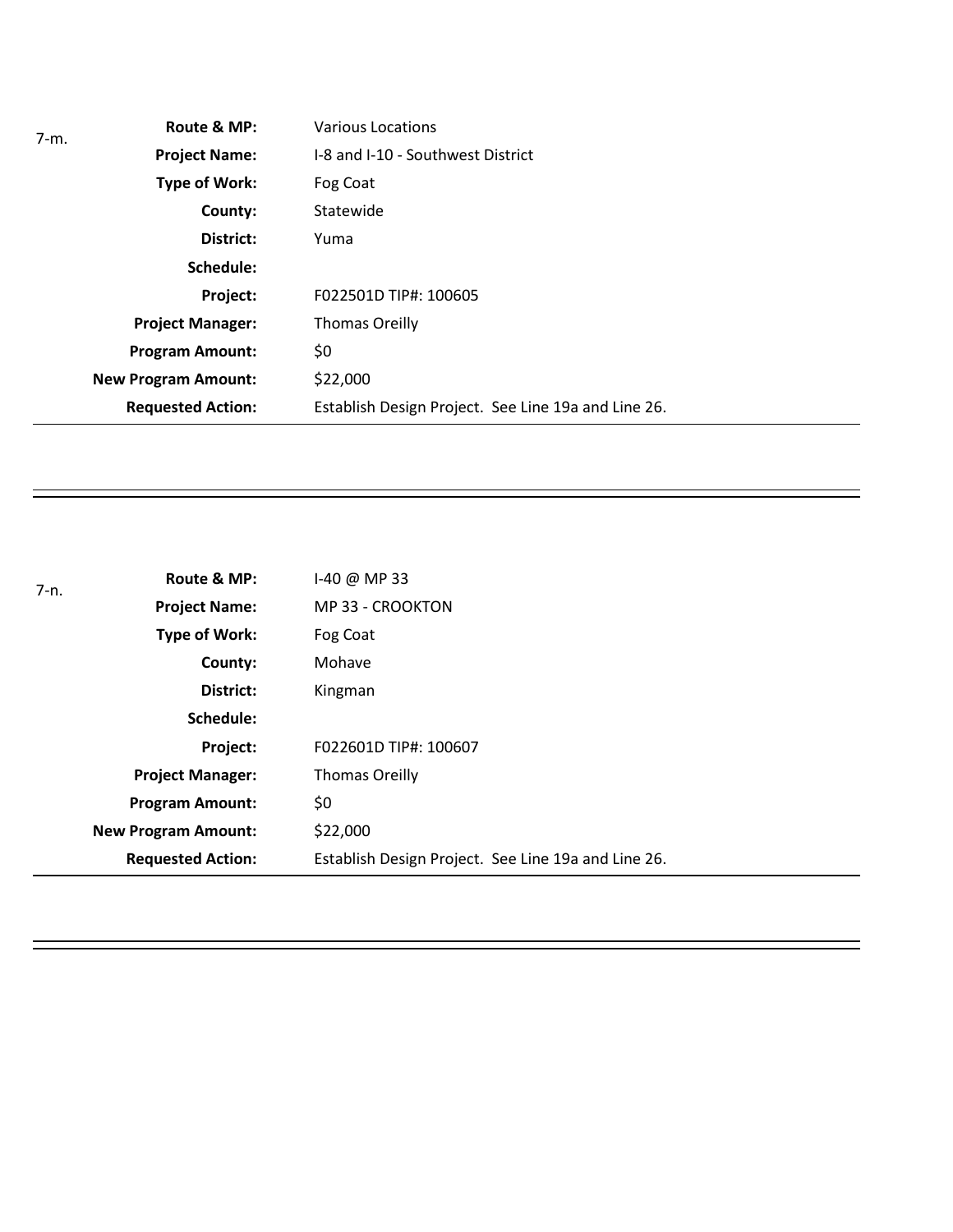| $7 - 0.$ | Route & MP:                | Various Locations                                   |
|----------|----------------------------|-----------------------------------------------------|
|          | <b>Project Name:</b>       | Northcentral and Northeast Districts                |
|          | Type of Work:              | Fog Coat                                            |
|          | County:                    | Statewide                                           |
|          | District:                  | Flagstaff                                           |
|          | Schedule:                  |                                                     |
|          | Project:                   | F022701D TIP#: 100608                               |
|          | <b>Project Manager:</b>    | <b>Thomas Oreilly</b>                               |
|          | <b>Program Amount:</b>     | \$0                                                 |
|          | <b>New Program Amount:</b> | \$22,000                                            |
|          | <b>Requested Action:</b>   | Establish Design Project. See Line 19a and Line 26. |

| 7-p. | Route & MP:                | SR 260 @ MP 341                                     |
|------|----------------------------|-----------------------------------------------------|
|      | <b>Project Name:</b>       | US 60 - MCNARY                                      |
|      | Type of Work:              | Crack Seal                                          |
|      | County:                    | Navajo                                              |
|      | District:                  | <b>Holbrook</b>                                     |
|      | Schedule:                  |                                                     |
|      | Project:                   | F022801D TIP#: 100609                               |
|      | <b>Project Manager:</b>    | <b>Thomas Oreilly</b>                               |
|      | <b>Program Amount:</b>     | \$0                                                 |
|      | <b>New Program Amount:</b> | \$22,000                                            |
|      | <b>Requested Action:</b>   | Establish Design Project. See Line 19a and Line 26. |